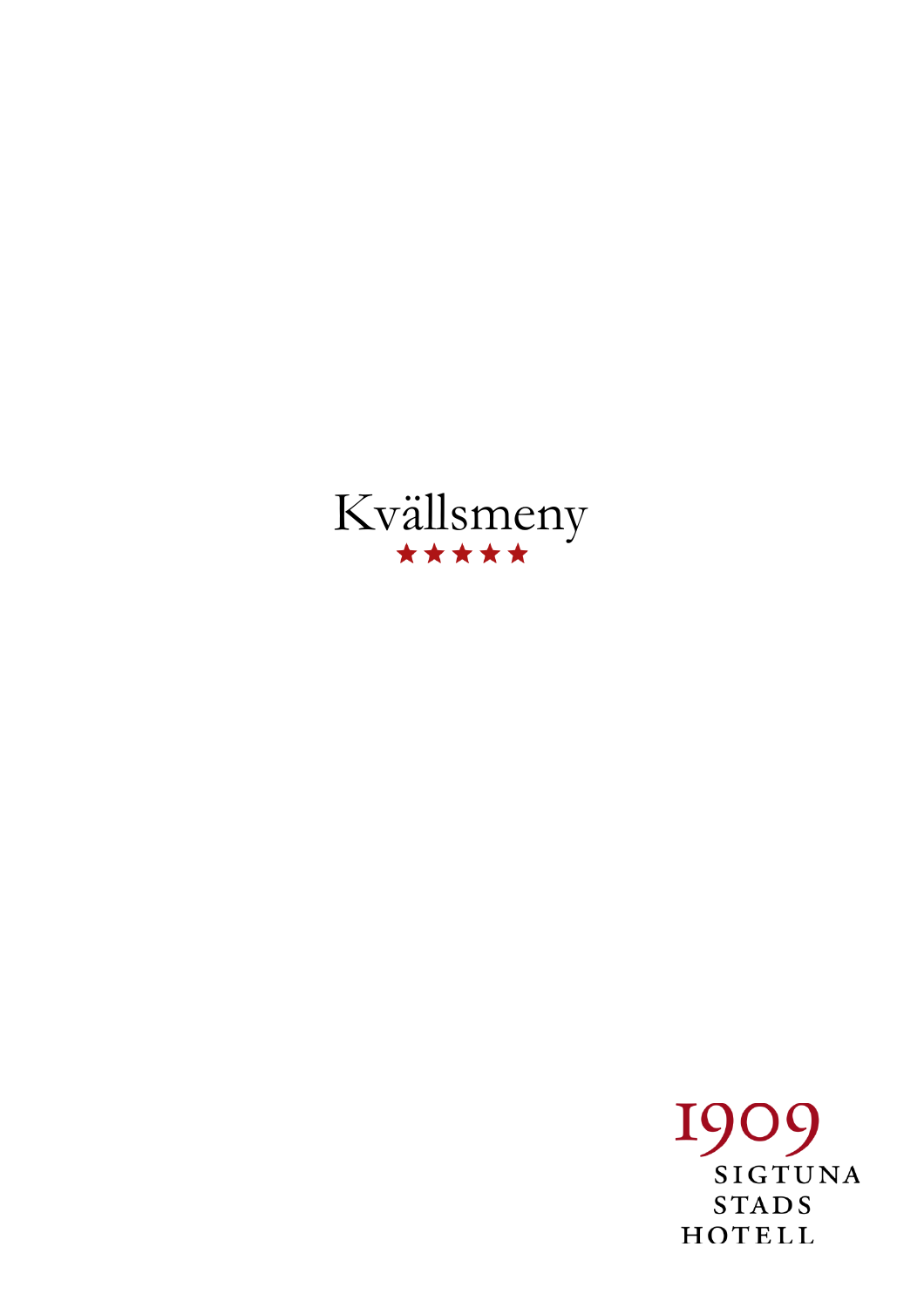

## Förrätter/*Starters*

| SÄSONGENS BÄSTA / BEST OF THE SEASON                                                                                                                             |  |
|------------------------------------------------------------------------------------------------------------------------------------------------------------------|--|
|                                                                                                                                                                  |  |
| Smörstekt toast, eldad bifftartar, aska på- samt bakad purjolök, rostad chiliemulsion & friterade pickles                                                        |  |
| Fired steak sandwich, butterfried toast, fired beef tartare, leek ashes, baked leek, roasted<br>chili emulsion & fried pickles                                   |  |
|                                                                                                                                                                  |  |
| Friterad wonton, färskostkräm, Kalix löjrom, picklad lök & dillpulver<br>Fried wonton, cream cheese cream, whitefish roe from Kalix, pickled onion & dill powder |  |
| VÅRA KLASSIKER / OUR CLASSICS                                                                                                                                    |  |
|                                                                                                                                                                  |  |
| räkor, gravad gurka, citron & dill på smörstekt surdegsbröd                                                                                                      |  |

*shrimp, cured cucumber, lemon, dill on butter fried sourdough bread*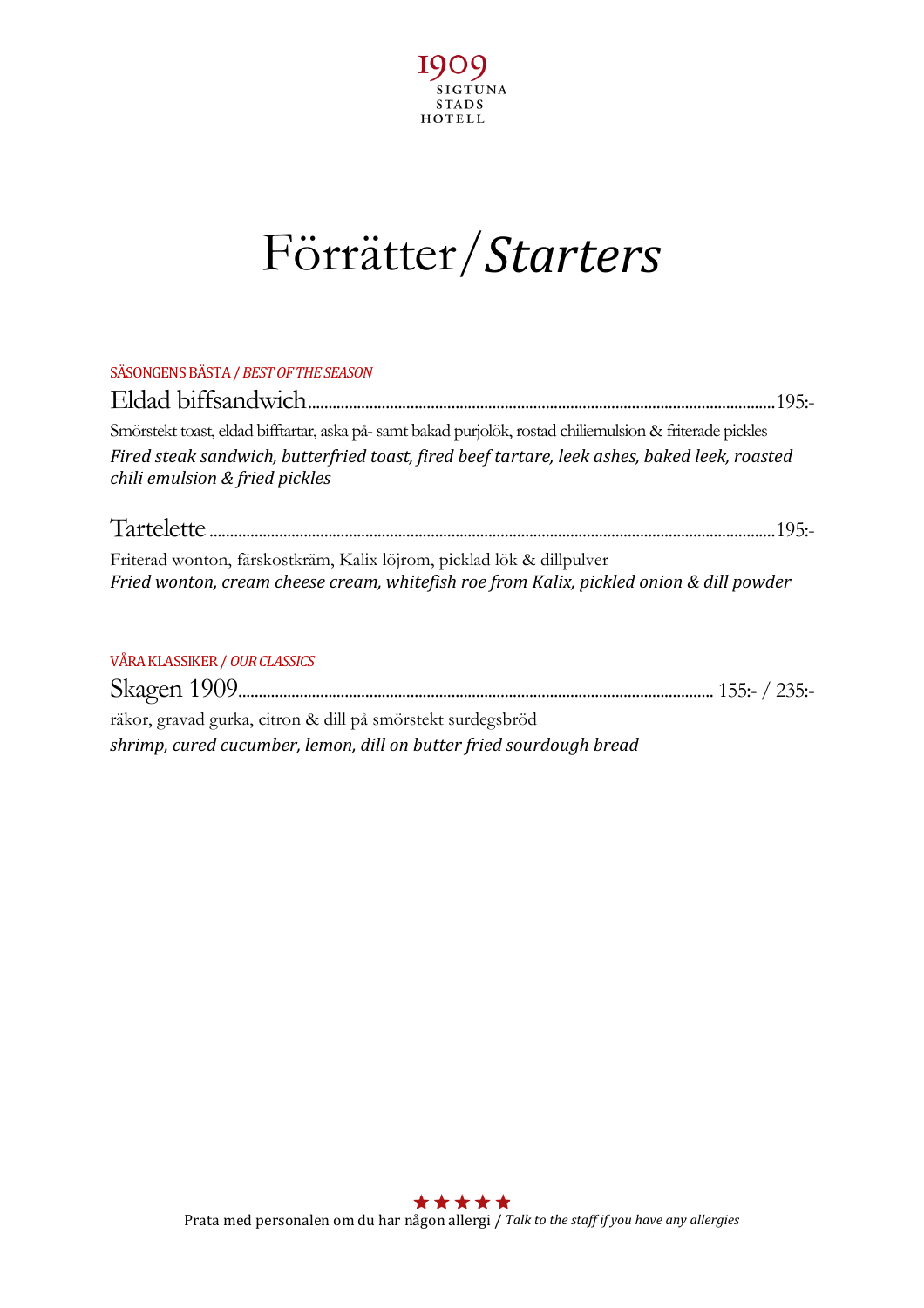

## Varmrätter/*Main courses*

| SÄSONGENS BÄSTA / BEST OF THE SEASON                                                                                                                                                                                   |
|------------------------------------------------------------------------------------------------------------------------------------------------------------------------------------------------------------------------|
|                                                                                                                                                                                                                        |
| Karamelliserad vit sparris, vit sparrisskum, grön sparriscrudité, saltrostad mandel & blåbär<br>Cod, caramelized white asparagus, white asparagus foam, green asparagus crudité, salt<br>roasted almonds & blueberries |
|                                                                                                                                                                                                                        |
| Krossad färskpotatis, karamelliserad lök, manchego, gräddfil, sparrisbroccoli, chorizosmör &<br>vinägersky                                                                                                             |
| Steak 52°, crushed potatoes, caramelized onions, Manchego, sour cream, sprouting<br>broccoli, chorizo butter & vinegar jus                                                                                             |
| .225:                                                                                                                                                                                                                  |
| Vit sparris, cheddarost, grön sparris- & rädiscrudité, salsa verde & honungsrostade solrosfrön                                                                                                                         |
| Crêpe with white asparagus, cheddar cheese, green asparagus- & radish crudité, salsa<br>verde, honey-roasted sunflower seeds                                                                                           |
| VÅRA KLASSIKER / OUR CLASSICS                                                                                                                                                                                          |
|                                                                                                                                                                                                                        |
| pressgurka, lingon, gräddsås, potatispuré                                                                                                                                                                              |
| meatballs, pickled cucumber, lingonberries, cream sauce, potato puree                                                                                                                                                  |
|                                                                                                                                                                                                                        |
| knaperstekt råraka toppad med svensk löjrom, rödlök, gräddfil, gräslök & citron                                                                                                                                        |
| crispy hash brown, Swedish whitefish roe, red onion, sour cream, chives, lemon                                                                                                                                         |